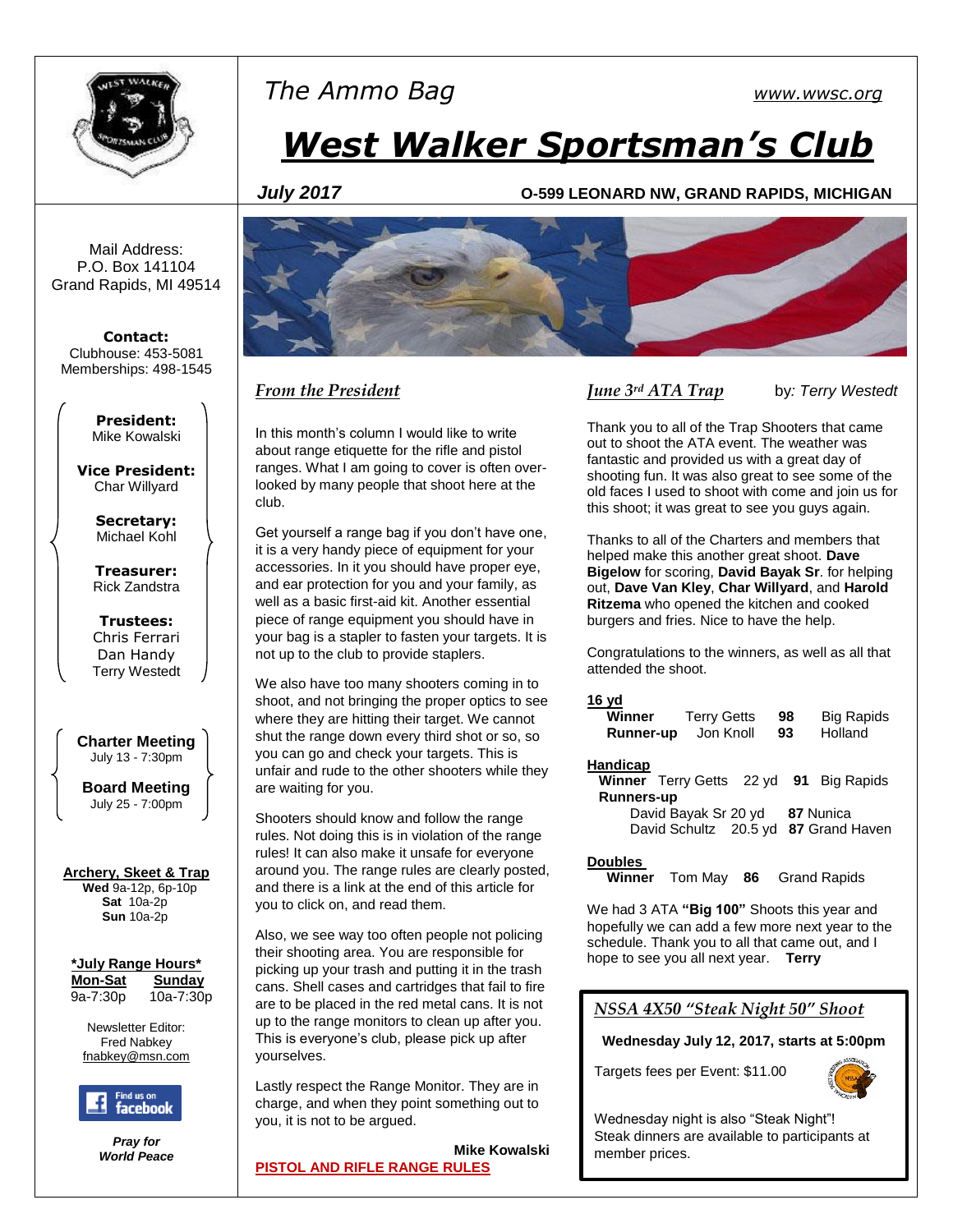## **Saturday July 8th 2017 3:00 pm**

## Indoor Range

Dinner in the clubhouse

- Dogs
- Beans
- Potato Salad
- Watermelon



## **Event fee is \$10.00**

All calibers welcome Round nosed bullets only

All new Reactive Targets See the flyer: **[Here](http://www.wwsc.org/img/archives/2017/2017_RWB_flyer.pdf)**

Lots of fun, fun, fun

Sign up at the Range Office or the Clubhouse by **July 5th** or call: 616.453.5081

## *Big Bad Boys and Ladies Shoot by: Gloria*

The BBB&L shoot on June  $18<sup>th</sup>$  at the indoor range was really a "Blast". The event designed by Michael Kohl was the first event we offered that was a timed event. Handguns larger than .380 were allowed, and the shooters were broken up into two divisions; semi-autos, and revolvers.

Paper targets were replaced by knock down targets for this event, and shooters were able to shoot the timed course 5-times, with the slowest time being dropped. It was amazing how the pressure of a timed event can effect a shooters ability and accuracy.

After the event we had a nice dinner, and participated in some old style western duels with nerf darts, and various other games.

Even though these are fun shoots, there is still a lot of competition going on amongst the shooters that makes for a great time on the range.

The event champions were:

First Place Revolver: **Dr. Wyland Gibbs** First Place Semi-Auto: **Michael Kohl** 2 nd Place Semi-Auto: **Tom O'Brien**

Thanks to all that have been attending these themed events, it has really been a great time.



## *Spring League Results*

We had a great turnout for the 2017 Spring League this year. Twenty shooters signed up for the events we offered. A great time was had by all, especially in the 5-Stand event where there were lots of laughs from the shooters trying to hit that "Wascally Wabbit".

The league was six-weeks, and was 200-Birds for each event.

Congratulations to all of the event winners:

#### **5-Stand**

|  | 169           |
|--|---------------|
|  | Nate Bosworth |

| 2. | David Tagg         | 166 |
|----|--------------------|-----|
| 3. | <b>Brian Myers</b> | 158 |

#### **12ga Skeet**

|     | <b>Bart Froehlke</b> | 170 |
|-----|----------------------|-----|
| -2. | Tom Mav              | 169 |

3. Mike Detmers 167

#### **28ga Doubles**

| 1. | Dan Bradley | 170 |
|----|-------------|-----|
| 2. | Mike Simcik | 153 |

| 3. | <b>Rick Zandstra</b> | 152 |
|----|----------------------|-----|
|----|----------------------|-----|

#### **Wobble Trap**

| Joe Popowich Jr. 189 |  |
|----------------------|--|
|                      |  |

- 2. Brian Myers 185
- 3. Tom May 182

Thanks again to all of the shooters, we hope you enjoyed the league. Look for some new events next spring.

*Self-Defense Drills at the Range by: Michael Kohl*

#### **\*Self Defense Drills at the Range Part 2:**

I'm back again with another great self-defense drill for everyone to practice at WWSC to help keep your handgun skills razor sharp.

This is one I like to call the **"3x5 Card"** drill and it focuses on accuracy over speed. Take a regular 3x5 index card (I personally like to cut a 3x5 piece of neon construction paper as it's easier for everyone to see down range). Start on the 7-yard range. The object of this drill is to empty your magazine on the target in less than 3 minutes (2 min for a single stack) and have all the shots land within the boundaries of the card.

Once you can accomplish this about half a dozen times in a row, move the card out to the 15 yard range and try again. If you can master this feat, only the 25 yard range stands between you and true mastery!

If you're feeling up for an extra challenge, try shooting one-handed or with your off-hand.

If you have tried some of the drills, please let me know how they worked for you. I would really like to get the input.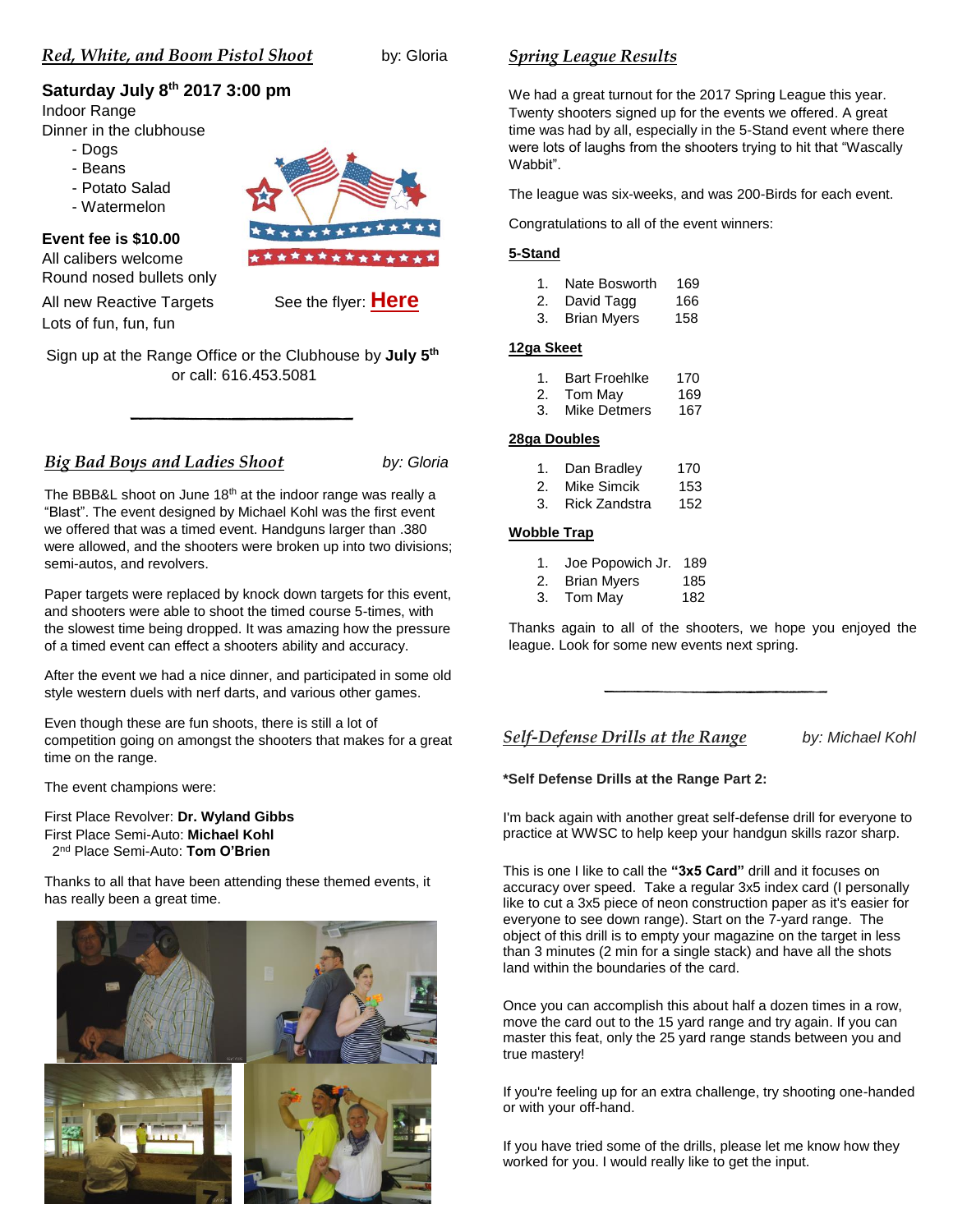## **Trap Doubles Tournament**



## **July 22nd and 23rd**

100 Bird Event Shoot 2-50 doubles pairs No Registration fees Regular doubles line fees apply Members only event

 **\* Register at desk for a shooter number**

**\*\*\* Who will be the first name on the plaque to be displayed on the wall in the clubhouse?**

#### *June Straights*

D. Boomstra 28g S 75 D. Tagg 12g S 50



D. Bradley 28g S (pump) 25 C. Pruitt T 25<br>K. May T 25 (2) L. Steele 28g K. May T 25 (2) L. Steele 28g S 25<br>
T. May T 25 D. Tagg 20g S (2) 1: B. Myers S 16ga T. Westedt T 25 (ATA event) J. Pop Jr Wobble Trap 25 (2)

D. Tagg 20g S (2) 12g S 25

#### *Range Safety Officers Class*

**July 29th 2017 8:30 am – 6:30 pm Indoor Pistol Range Cost is \$100.00**

**Get your NRA RSO Certification!!**

#### **Discounts for:**

-Military Veterans -Law Enforcement -Couples -West Walker Charter Members **FREE** -West Walker Associate Members

Limited seating, sign up early!

#### **<http://www.tommygunstraining.com/class-signup/>**



## **3 rd Annual .410 Trap Tournament**



## **August 5th and 6th**

 100 Birds @ the 10yd line on Trap field #2 No Registration fees. Regular line fees apply. Open to members and non-members.

View the flyer on our news page at www.wwsc.org



## *Out of the Bag* by: Wes Walker

Now that the summer months have arrived, it is a great time to come out to the club and enjoy a day of shotgun sports.

Do you want to bring a small church group? We have done that. Bachelor parties? We have done that. Birthday parties? We have done that. Bachelorette parties? We have done that too.

We just ask that you call ahead so arrangements can be made.

Our 5-Stand is open on Wednesday nights, and weekends. It is not overly challenging, and it can offer a few laughs as well.

Some of the local schools have been forming trap and skeet teams that travel the area, and we are always ready to help the young shooters get started in shotgun sports. We have the patience, and the ability to help you and your family enjoy a great day at the range. Mention that to your schools.

We also have 4H, Walleye club, and a Hunters Safety Program.

Located at the clubhouse we have a patio with tables and chairs, as well as picnic tables. Why not pack a picnic lunch come on down for a day of fun, and enjoy a family picnic.



We look forward to seeing you.

# **2017 Big Gun Raffle**

| Jan  | <b>Ruger 10/22 Carbine Collectors Series</b> | Jutta Grieves #35      |
|------|----------------------------------------------|------------------------|
| Feb  | <b>Ruger LCRx 38 Special</b>                 | Michael Kohl #96       |
| Mar  | T/C Impact .50 cal Camo Weather Shield       | Robert Scarbrough #172 |
| Apr  | <b>S&amp;W Shield, Ported 9mm</b>            | Jeff McMinn #164       |
| May  | Winchester SXP 12ga Pump                     | Joe D-Felio #15        |
| Jun  | Glock 19, Gen4 - 9mm                         | John Neinhouse #195    |
| Jul  | Savage B-Mag Laminate 17WSM                  |                        |
| Aug  | Sig Sauer P320 Night Sights, 9mm             |                        |
| Sep  | Savage 220F 20ga Slug Gun                    |                        |
| Oct  | Ruger SR1911 SS 45 Auto                      |                        |
| Nov  | Browning AB3 Composite Stalker 30.06         |                        |
| Dec. | <b>Springfield EMP .40SW</b>                 |                        |